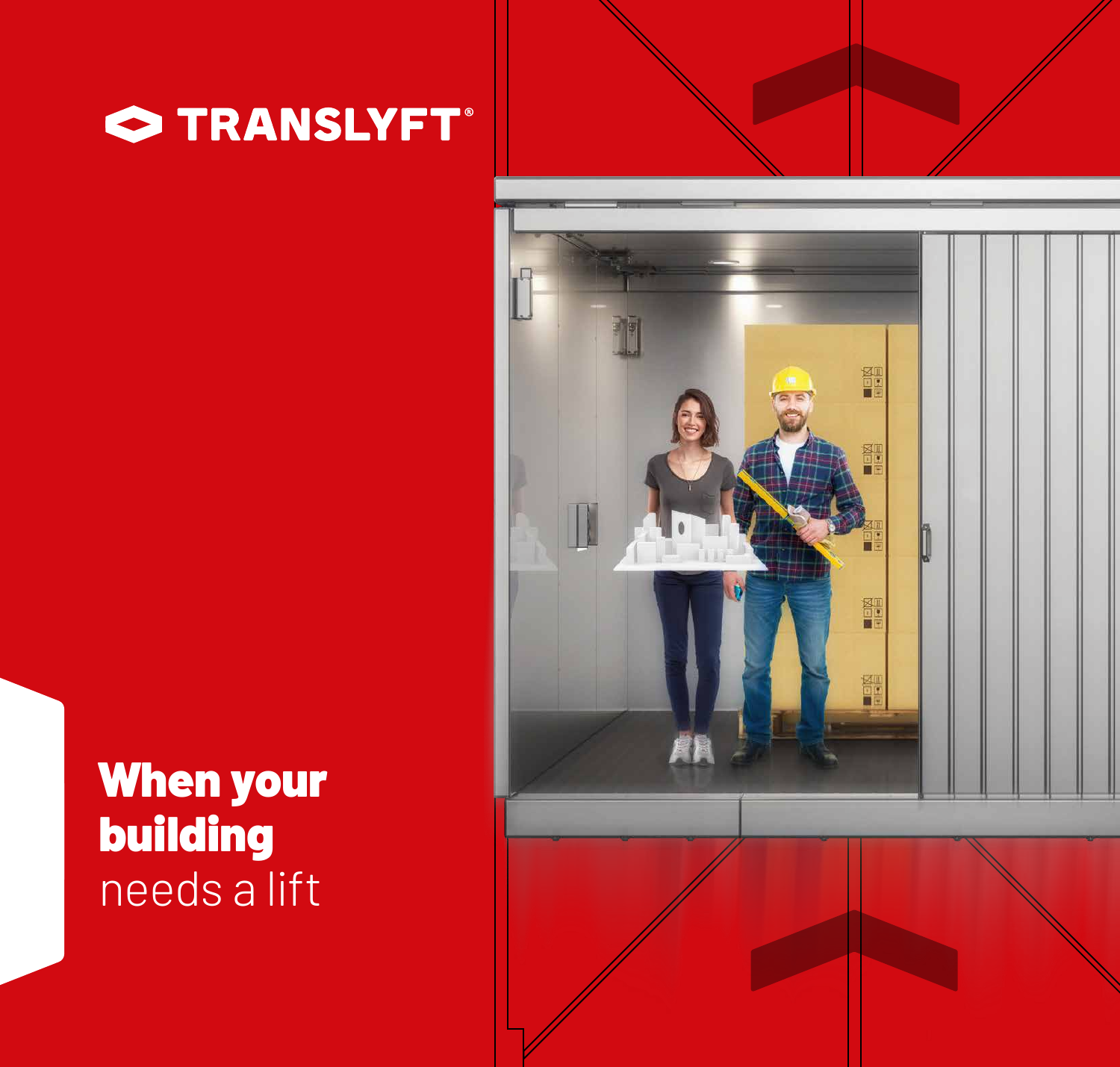Two of the leading companies in the European market for lifting technology are the Danish company Translyft and Spanish Hidral.

While Translyft are specialists in all types of lifting tables and other solutions that can contribute to improving the working environment, efficiency and hygiene in production environments, Hidral are specialists

in developing larger elevator solutions for moving people and goods both on the inside and outside of buildings.

So now you only need to go to one place to solve all your needs for lifting solutions.

In other words, the new partnership makes life easier for architects and other consultants.



X

# **CONTRANSLYFT**

HIDRAL WORLDWIDE LIFTING SOLUTIONS

## Everything in one place

Let's be honest: Lifting solutions may not be what you deal with the most. Therefore, it's good news that you now only need to contact one company to solve all your needs for lifting solutions.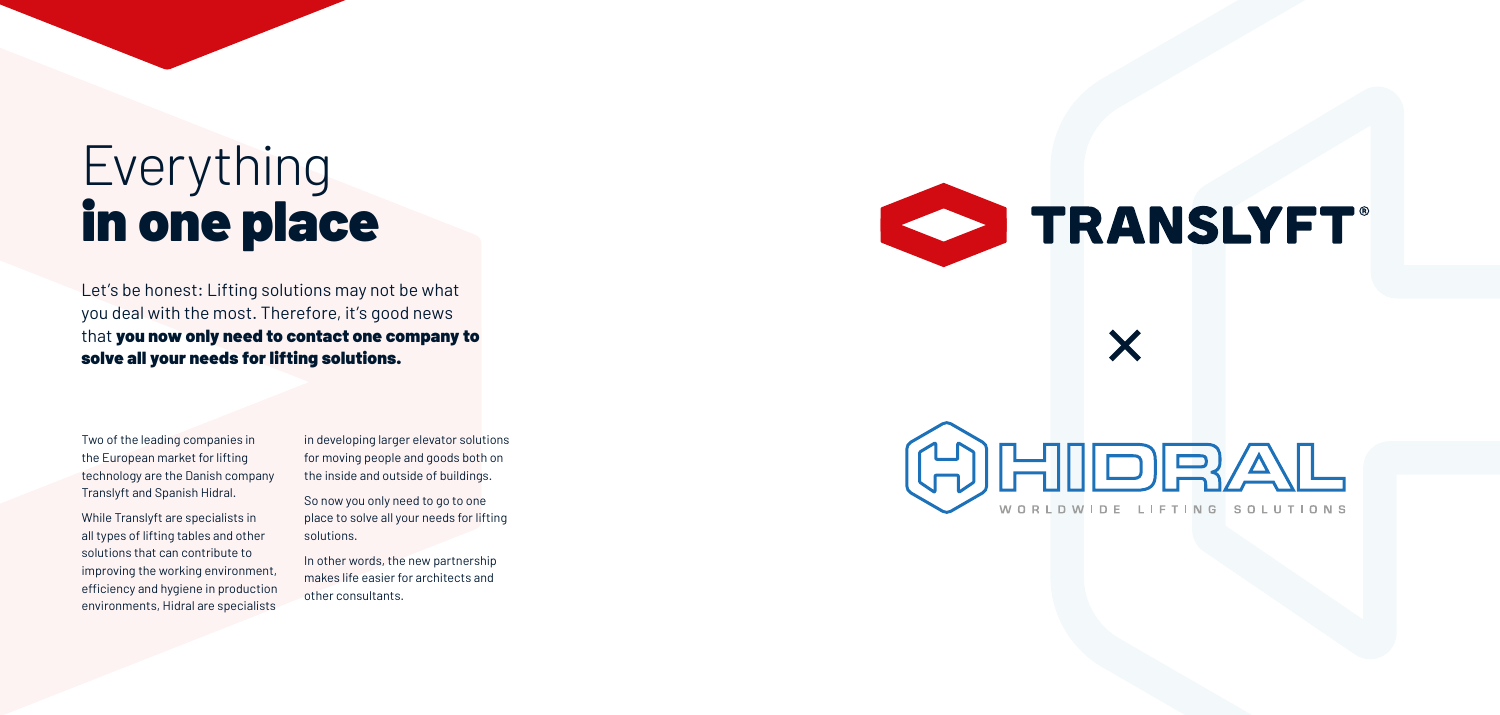### New solutions in our portfolio

With the new partnership, we are now able to offer solutions regarding both lifting tables and larger lifting solutions such as goods and vehicle lifts. Regardless of whether you need a lifting solution for factory buildings, cultural institutions, educational institutions, office buildings or other, we can now provide more lifting solutions than ever before.



#### **Goods lift with attendant**

This lift allows the people responsible for the handling of goods to travel with the platform.



#### **Vehicle lift**

Transfer a car or other vehicles between levels - e.g. for apartment buildings or offices with parking garages.



#### **Goods lift**

Transport your material from one level to another in an efficient and safe manner.



### **Accessibility lift**

Ensure accessibility for people with disabilities in areas with stairs.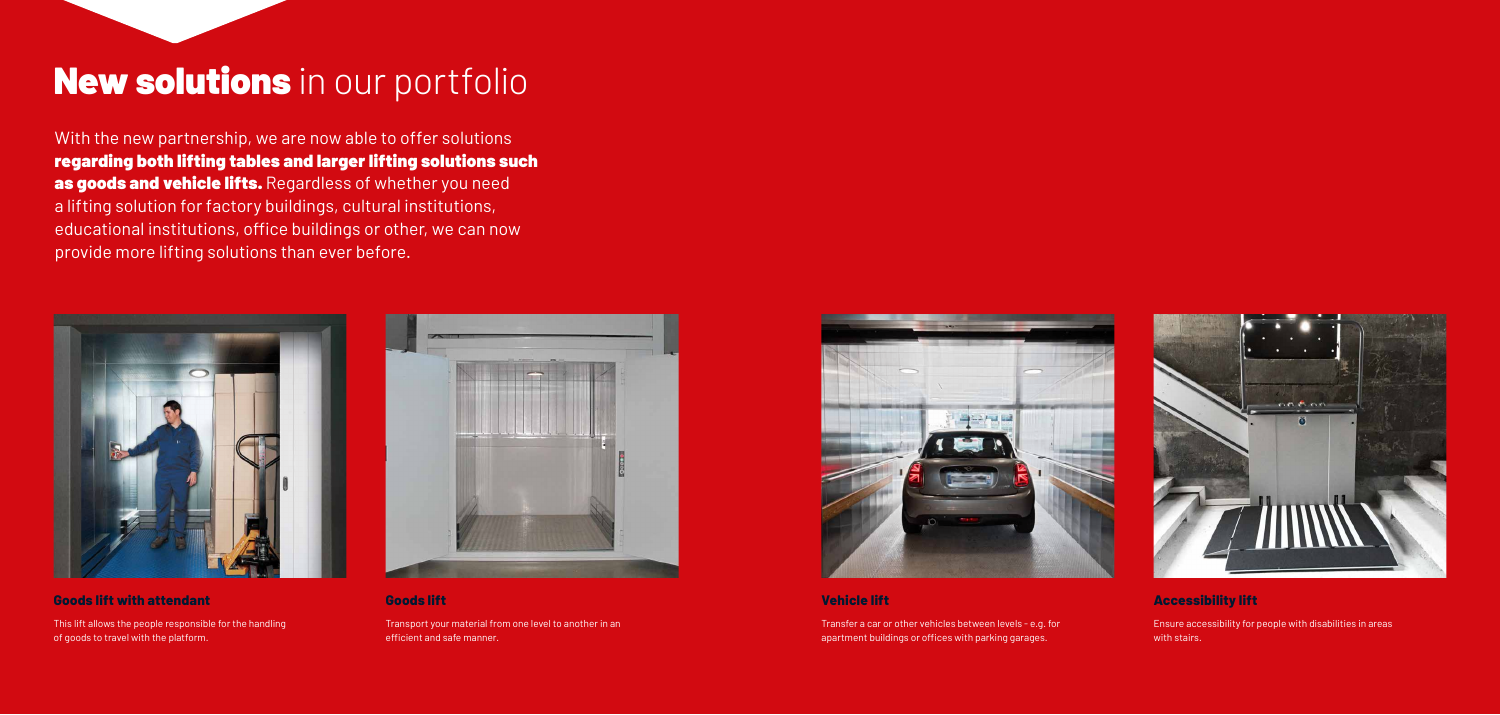

In a warehouse or storage room it is crucial that you can easily reach materials on more levels and thereby **utilize the storage room** most efficiently.



Loading Bay For smaller level differences, e.g. between the vehicle and the permanent loading ramp.



Superlow Ideal for manual handling. Has a low closed height so no pit is required.



Work Platform For lifting people and materials. Get access to difficult places and improve work conditions.



Superlow Ideal for manual handling. Has a low closed height so no pit is required.



Pallet Lifter For optimization of workflows with a design that provides great accessibility.

## **Current solutions** in our portfolio



It goes without saying that **mechanical lifting** and compensation of level differences are often needed in case of both reception and despatch.

When you package your goods, it is very important that the room is optimally utilized, that it is easy to manoeuvre with materials and that the work stations secure ergonomically correct lifts.





Pallet Lifter For optimization of workflows with a design that provides great accessibility.



Lifting table with roller conveyor For e.g. packaging lines to improve production flow.



Single Scissor For the simple tasks that matter, like bringing goods to the most ideal height for the employee.





For lifting long items and doing heavy duty lifting. It's simple but



In production and assembly it is important to balance difference in levels, integrate work stations, optimize workflow and ensure the right ergonomic position for the employees.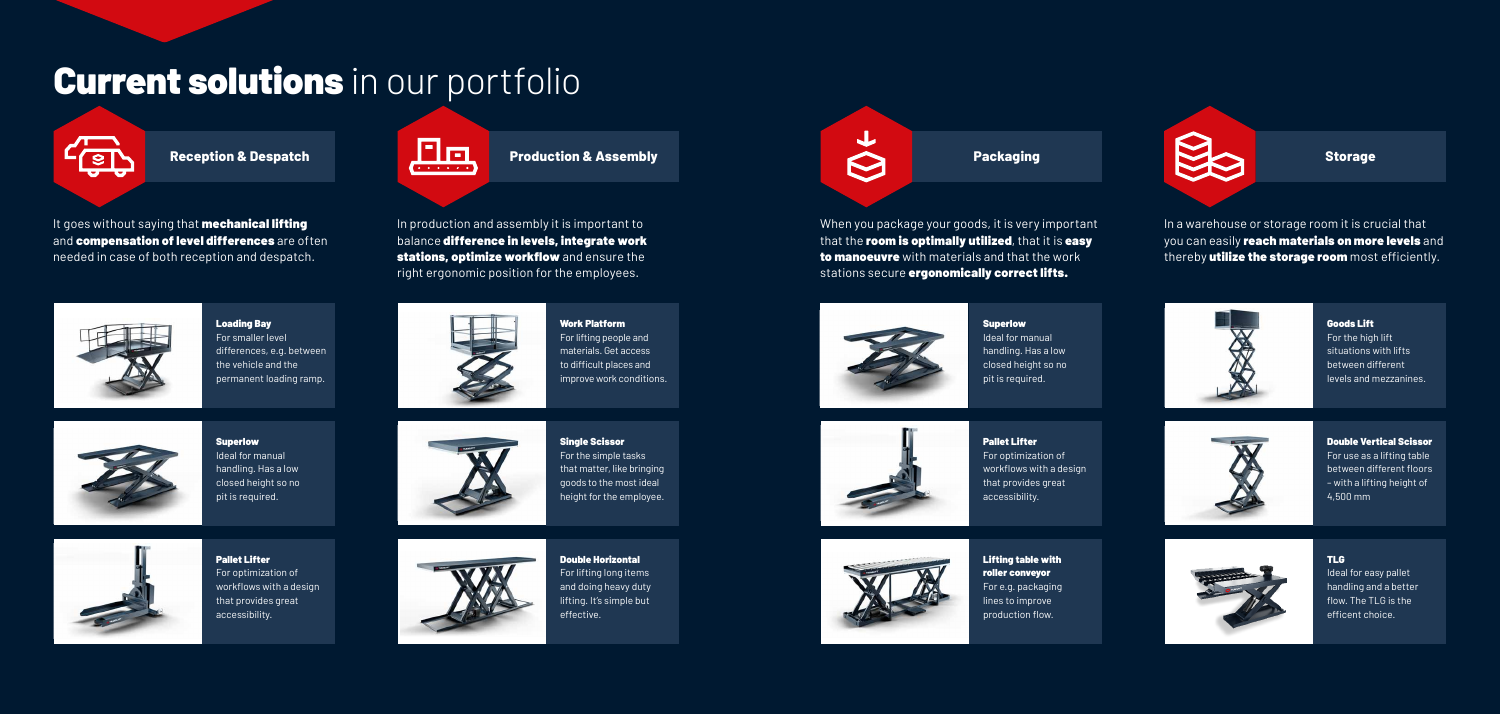Our products are designed to increase accessibility meaning that we e.g. produce handicap friendly solutions in building projects.

The right lifting solution can reduce the number of back injuries and lost workdays, while increasing employee satisfaction and efficiency.

Finding the right lifting solution isn't always easy, but it's important. Because the right lifting solutions can optimize your work process and increase and improve the value of a building on a wide range of parameters:



Efficiency is crucial in any company, and we develop lifting solutions that saves you time and money.

The partnership between Translyft and Hidral means that you only need to get in touch with us and we will take care of the rest.







### Why is the right lifting solution *important* for you?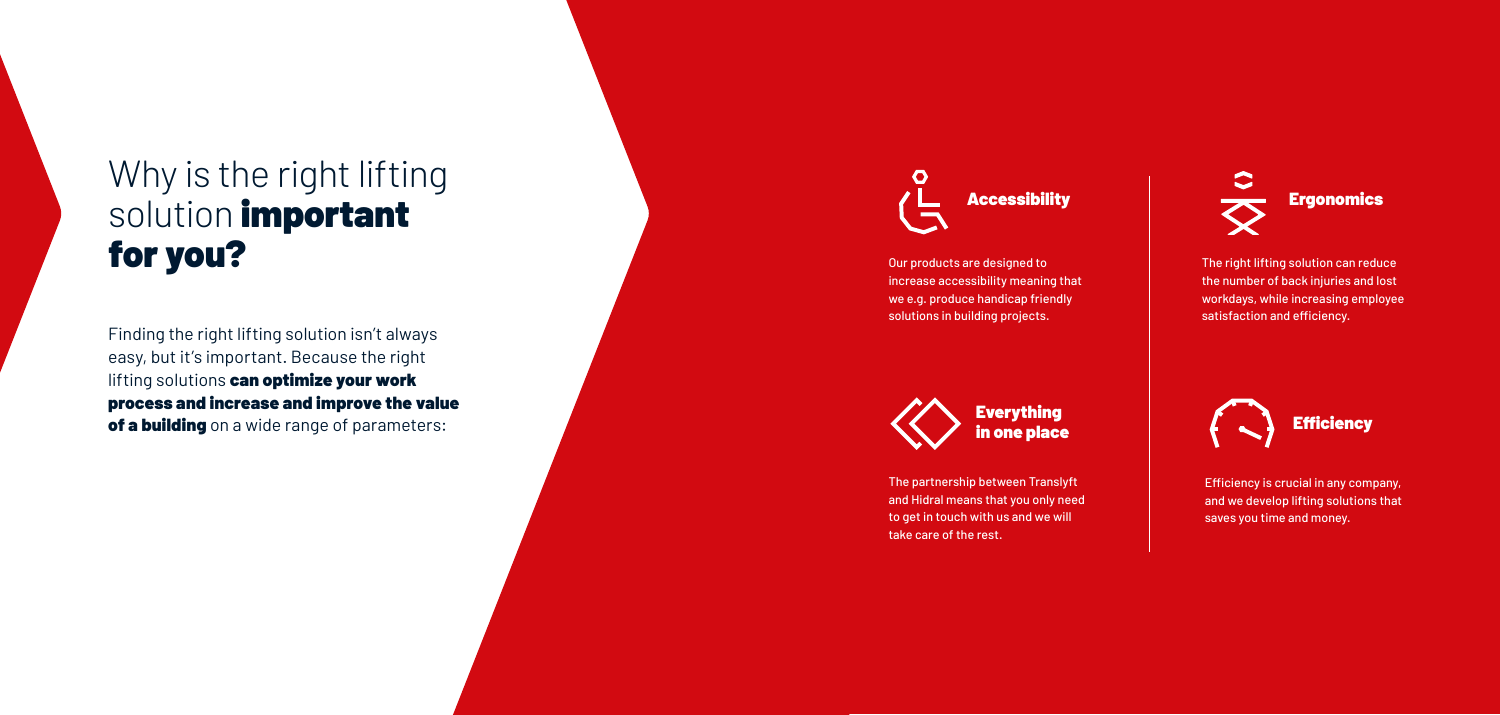### We develop unique lifting solutions

At Translyft we know that every lifting solution is unique, because each company has its own work processes, and each station its special functionalities. That is why, we put great effort and time into researching the lifting needs, you may have in your company.

In other words, finding and making the right lifting solution is what we are passionate about, and through the years we have developed unique lifting solutions for companies such as Coca Cola, LEGO and Novo Nordisk – and maybe your company is next in line?

Since 1964 we have made lifting solutions customized to the customer's needs – regardless of the company and the challenge.

### ... set them up and keep them running

Let us get your lift installed to make sure that you are off to a good start. Even though our solutions are made with high quality components and excellent **craftsmanship** mishaps do happen and nothing lasts forever which is why we offer spare parts and service.

#### Installation and spare parts

Save yourself the hassle of installing your lift and let us do the dirty work.

Spare parts are just a call away. We will ship it as quickly as possible.

#### Service provided

There are different possibilities for service for your lifting table depending on where you live. In England, the Netherslands, and Denmark, we offer full service packages.

For the rest of the world please contact your local TRANSLYFT agent and let them tell you more.